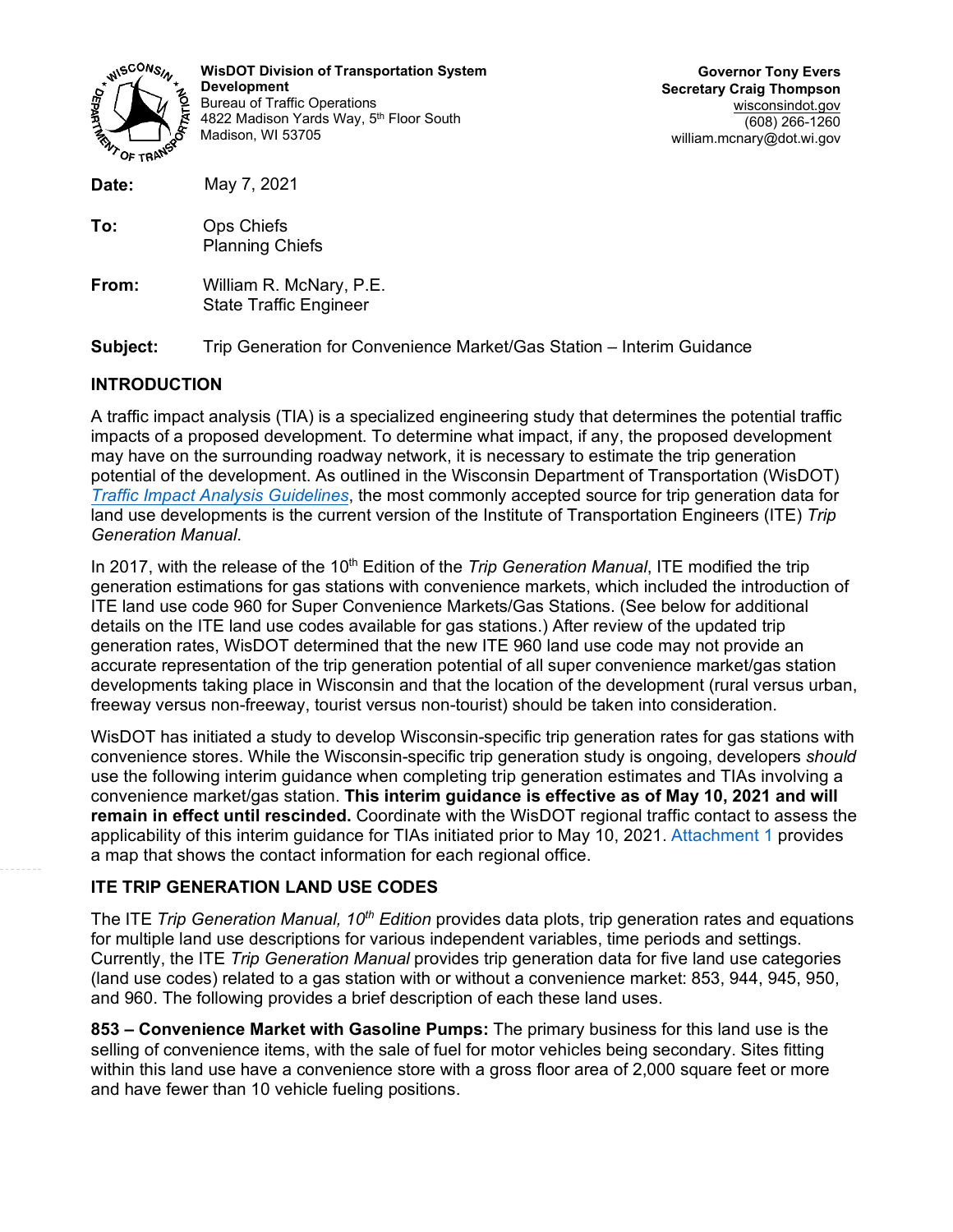**944 – Gasoline/Service Station:** The primary business for this land use is the sale of fuel for motor vehicles. Sites fitting this land use can have between 2 to 20 vehicle fueling positions and typically have a small building (less than 2,000 square feet) that houses a cashier and limited motor vehicle maintenance supplies and general convenience products. These sites may have a car wash and may provide ancillary facilities for vehicle servicing/repair.

**945 – Gasoline/Service Station with Convenience Market:** The primary business for this land use is the sale of fuel for motor vehicles. Sites fitting within this land use have a convenience store with a gross floor area between 2,000 to 3,000 square feet and have 10 or more vehicle fueling positions. Common convenience items available include newspapers, coffee or other beverages, and snack items for the road. These sites may have a car wash and may provide ancillary facilities for vehicle servicing/repair.

**950 – Truck Stop:** Truck stops provide dedicated diesel fueling positions, are located near major roadways, and provide refueling, food and other services to truck drivers and other motorists. Sites fitting this land use typically contain convenience stores, showers, restaurants, and on-site truck parking spaces.

**960 – Super Convenience Market/Gas Station:** For this land use, both the sale of convenience items and fuel for motor vehicles are significant. Sites fitting within this land use have a convenience store with a gross floor area of at least 3,000 square feet and have 10 or more vehicle fueling positions. Common convenience items available include newspapers, freshly brewed coffee, dailymade donuts, bakery items, hot and cold beverages, breakfast items, dairy items, fresh fruits, soups, light meals, ready-to-go and freshly made sandwiches and wraps, and ready-to-go salads. These sites typically have automated teller machines (ATMs) and public restrooms and may also have a car wash.

#### **TRIP GENERATION VARIABLES**

There are numerous independent variables available for estimating a site's trip generation potential. Some of the independent variables for the gas station land uses in the ITE *Trip Generation Manual* include:

- 1,000 square feet of gross floor area (GFA) of the convenience store,
- AM/PM peak hour traffic on the adjacent street,
- the number of employees, and
- the number of vehicle fueling positions.

Historically, WisDOT has used vehicle fueling positions as the primary independent variable for estimating the trip generation potential of a gas station.

In addition to the land uses and independent variables described above, the development location (rural versus urban, freeway versus non-freeway, tourist versus non-tourist) may also significantly impact the trip generation potential. Site selection for the upcoming WisDOT study will attempt to capture the differences based on these additional factors.

# **TRIP GENERATION RATE SELECTION**

The ITE trip generation data is currently available in an electronic file that allows for filtering the data sets by the region of the data source (United States, Midwest, Southeast, Southwest) along with time period, setting/location (general urban/suburban), and trip type (vehicle, truck) for each independent variable. This allows for some refinement of the trip generation data but does not fully account for other factors such as proximity of the freeway, nearby similar land uses or the impact of tourism.

To provide consistency, until the completion of the Wisconsin-specific trip generation study, use vehicle fueling positions as the independent variable and the trip generation rates summarized in [Table 1](#page-3-0) and [Table 2.](#page-3-1) Obtain authorization from the WisDOT regional traffic contact prior to utilizing rates other than those specified in [Table 1](#page-3-0) an[d Table 2.](#page-3-1)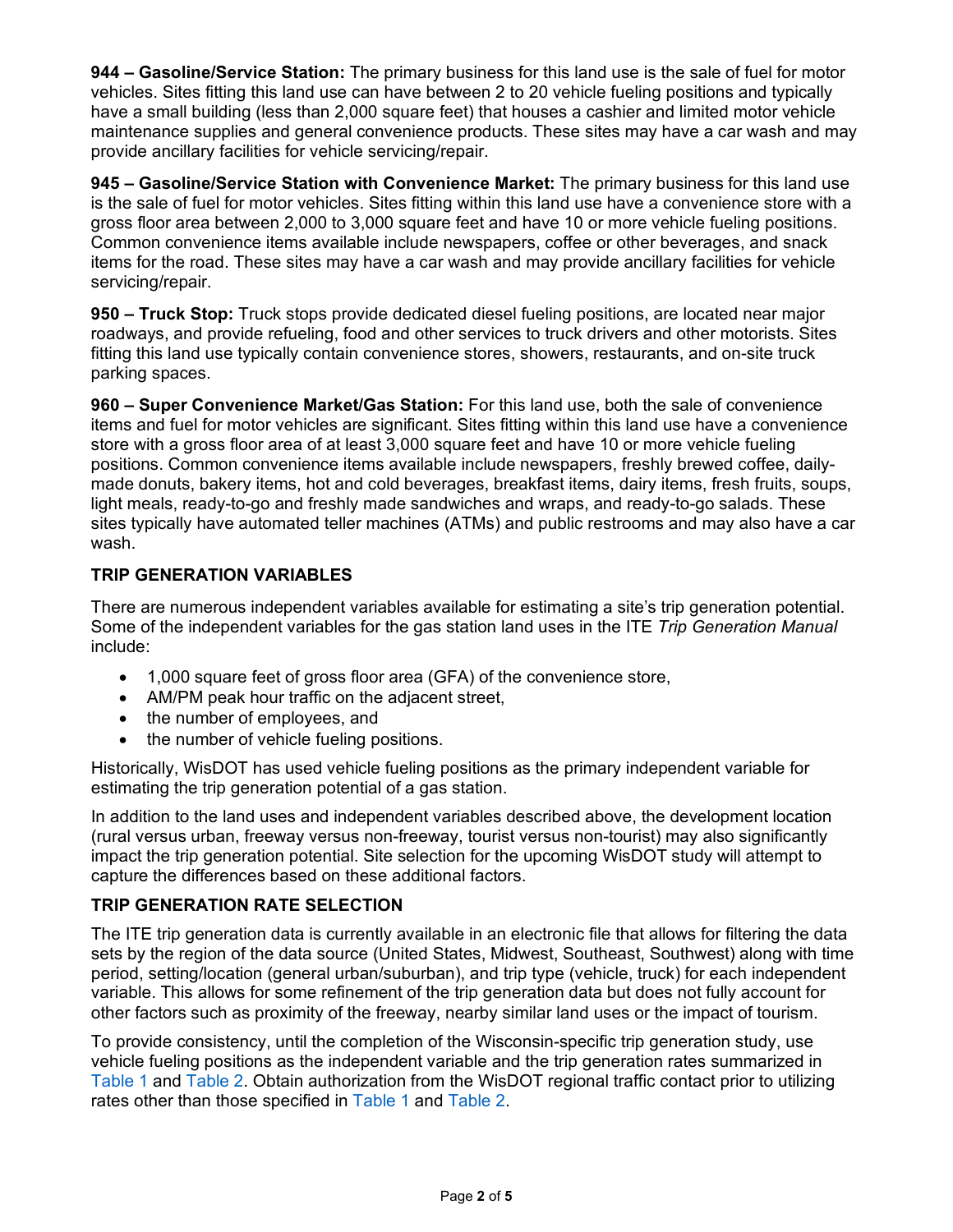# *Gas Stations: <3,000 Square Foot Convenience Store and/or < 10 Fueling Stations*

[Table 1](#page-3-0) provides a summary of the statewide guidance for proposed gas stations that fit the descriptions of ITE land use codes 853, 944, or 945. For this guidance, the total number of vehicle fueling positions represent the maximum number of vehicles that can refuel simultaneously. When counting the number of fueling positions, do not count the diesel fueling positions that, when in use, would prevent the use of non-diesel fueling positions. See the discussion on Truck Stops below for how to account for diesel fueling positions in the trip generation calculations.

# *Truck Stop (ITE Land Use Code 950)*

The ITE trip generation rates for the Truck Stop (ITE 950) land use are based on a small sample size, and thus may not provide an accurate reflection of the true trip generation potential of all sites that fit the Truck Stop (ITE 950) land use description. WisDOT acknowledges, however, that the presence of stand-alone diesel fueling stations will likely result in fewer total vehicle trips than non-diesel pumps as larger diesel trucks take longer to fuel and navigate the site than passenger vehicles. To account for this difference, use the Truck Stop (ITE 950) rates, with number of diesel-fueling positions as the independent variable, to estimate the number of trips. The trip generation potential for all other fueling positions *should* be based on the applicable trip generation rate as defined in [Table 1.](#page-3-0) For example, if the development consists of a 2,500 square foot convenience market, with a total of 16 fueling positions (12 non-diesel, 4 stand-alone diesel), the vehicle fueling position trip generation rate for ITE 945 would be applicable for the 12 non-diesel fueling stations and the vehicle fueling position trip generation rate for ITE 950 would be applicable for the 4 stand-alone diesel positions. When counting the number of fueling positions, do not count the diesel fueling positions that, when in use, would prevent the use of non-diesel fueling positions.

# *Gas Stations: ≥ 3,000 Square Foot Convenience Store and ≥ 10 Fueling Stations*

After considerable review and an assessment of prior developments, WisDOT determined that additional factors should be considered when deciding whether to use Gasoline/Service Station with Convenience Market (ITE 945) or Super Convenience Market/Gas Station (ITE 960) once the size of the convenience store reaches 3,000 square feet or more. The location of the development (rural versus urban, freeway versus non-freeway, tourist versus non-tourist) appears to have a more pronounced impact on the trip generation potential than at stations with smaller convenience stores. Refer to [Table 2](#page-3-1) for a summary of the recommended trip generation rates to apply to developments that fit under the Super Convenience Market/Gas Station (ITE 960) land use description.

#### **SUMMARY**

TIA preparers *should* use the appropriate land use category as identified in [Table 1](#page-3-0) and [Table 2](#page-3-1) when completing trip generation estimates involving the convenience market/gas station land use. Follow the guidance outlined in the WisDOT *[Traffic Impact Analysis Guidelines](https://wisconsindot.gov/dtsdManuals/traffic-ops/manuals-and-standards/tiaguide.pdf)* for all other trip generation calculations, including the calculation of pass-by and linked-trips. Direct any questions regarding this interim guidance to the WisDOT regional traffic contact.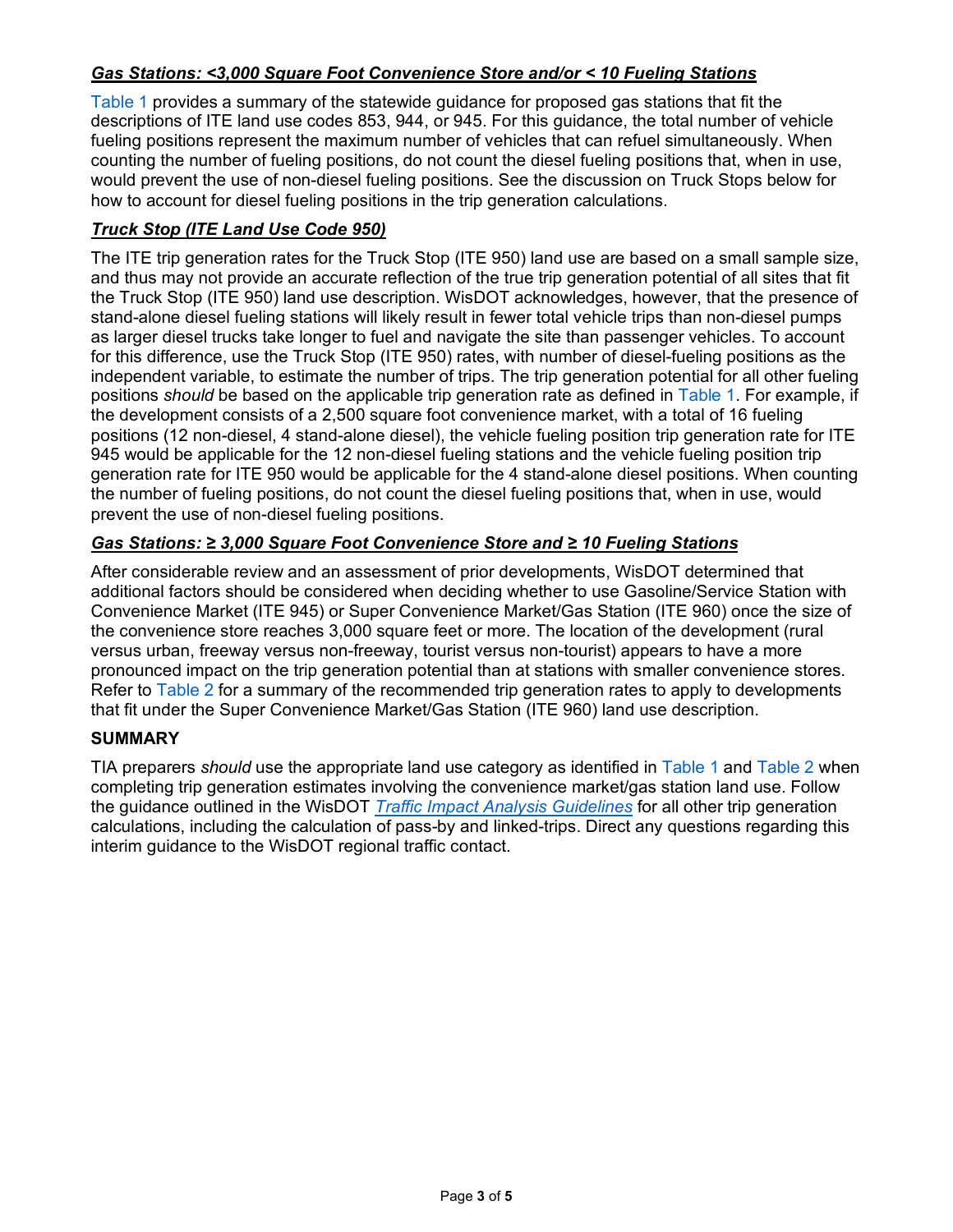#### *Table 1 ITE Land Use Code Selection*

<span id="page-3-0"></span>

| <b>Size (GFA) of Convenience Market</b> | # Fueling Positions | <b>Applicable ITE Land Use Code</b> |
|-----------------------------------------|---------------------|-------------------------------------|
| $\geq$ 2,000 square feet                | ~10                 | 853                                 |
| $<$ 2,000 square feet                   | Anv                 | 944                                 |
| 2,000 to 3,000 square feet              | $\geq 10$           | 945                                 |
| $\geq$ 3,000 square feet                | $\geq 10$           | Varies by Location, See Table 2     |

Notes:

- − **GFA:** Gross Floor Area
- Use number of vehicle fueling positions as the independent variable
- Do not count diesel fueling positions that, when in use, would prevent the use of non-diesel fueling positions
- − For stand-alone diesel fueling positions separated from other fueling positions, use Truck Stop (ITE 950) trip generation rate with number of diesel-fueling positions as the independent variable. Use the applicable trip generation rate as defined above for all other fueling positions. For example, if the development consists of a 2,500 square foot convenience market, with a total of 16 fueling positions (12 non-diesel, 4 stand-alone diesel), the vehicle fueling position trip generation rate for ITE 945 would be applicable for the 12 non-diesel fueling stations and the vehicle fueling position trip generation rate for ITE 950 would be applicable for the 4 stand-alone diesel positions.
- − Obtain authorization from the WisDOT regional traffic contact prior to utilizing rates other than those specified above

#### *Table 2 Applicable ITE Land Use Codes for Super Convenience Market/Gas Station*

<span id="page-3-1"></span>

|                   | <b>Applicable ITE Land Use Code</b>           |                                                   |                                           |                                               |  |
|-------------------|-----------------------------------------------|---------------------------------------------------|-------------------------------------------|-----------------------------------------------|--|
|                   | <b>Non-Tourist</b><br><b>Freeway Location</b> | <b>Non-Tourist</b><br><b>Non-Freeway Location</b> | <b>Tourist</b><br><b>Freeway Location</b> | <b>Tourist</b><br><b>Non-Freeway Location</b> |  |
| <b>Rural Area</b> | 960 Midwest                                   | 945                                               | 960 Midwest                               | 945                                           |  |
| <b>Urban Area</b> | 960                                           | 960 Midwest                                       | 960                                       | 945                                           |  |

Notes:

- − **GFA**: Gross Floor Area
- − **Rural Area:** Within or near an isolated community with a population of < 5,000
- Urban Area: Within or near an area with a population of ≥ 5,000
- − **Tourist Area:** Location where summer AADT is ≥ 50% of AADT the rest of the year (e.g., Minocqua, Eagle River, Lake Geneva, Wisconsin Dells)
- − **Freeway Locations:** Locations are typically within ½ mile of an interchange. Consider locations near expressways (WIS 29, US 151, US 53, etc.) as non-freeway locations.
- 960 Midwest: Trip generation rate based on data sources located only within the Midwest region
- Use number of vehicle fueling positions as the independent variable
- Do not count diesel fueling positions that, when in use, would prevent the use of non-diesel fueling positions
- For stand-alone diesel fueling positions separated from other fueling positions, use Truck Stop (ITE 950) trip generation rate with number of diesel-fueling positions as the independent variable. Use the applicable trip generation rate as defined above for all other fueling positions. For example, if the development consists of a 2,500 square foot convenience market, with a total of 16 fueling positions (12 non-diesel, 4 stand-alone diesel), the vehicle fueling position trip generation rate for ITE 945 would be applicable for the 12 non-diesel fueling stations and the vehicle fueling position trip generation rate for ITE 950 would be applicable for the 4 stand-alone diesel positions.
- − Obtain authorization from the WisDOT regional traffic contact prior to utilizing rates other than those specified above.